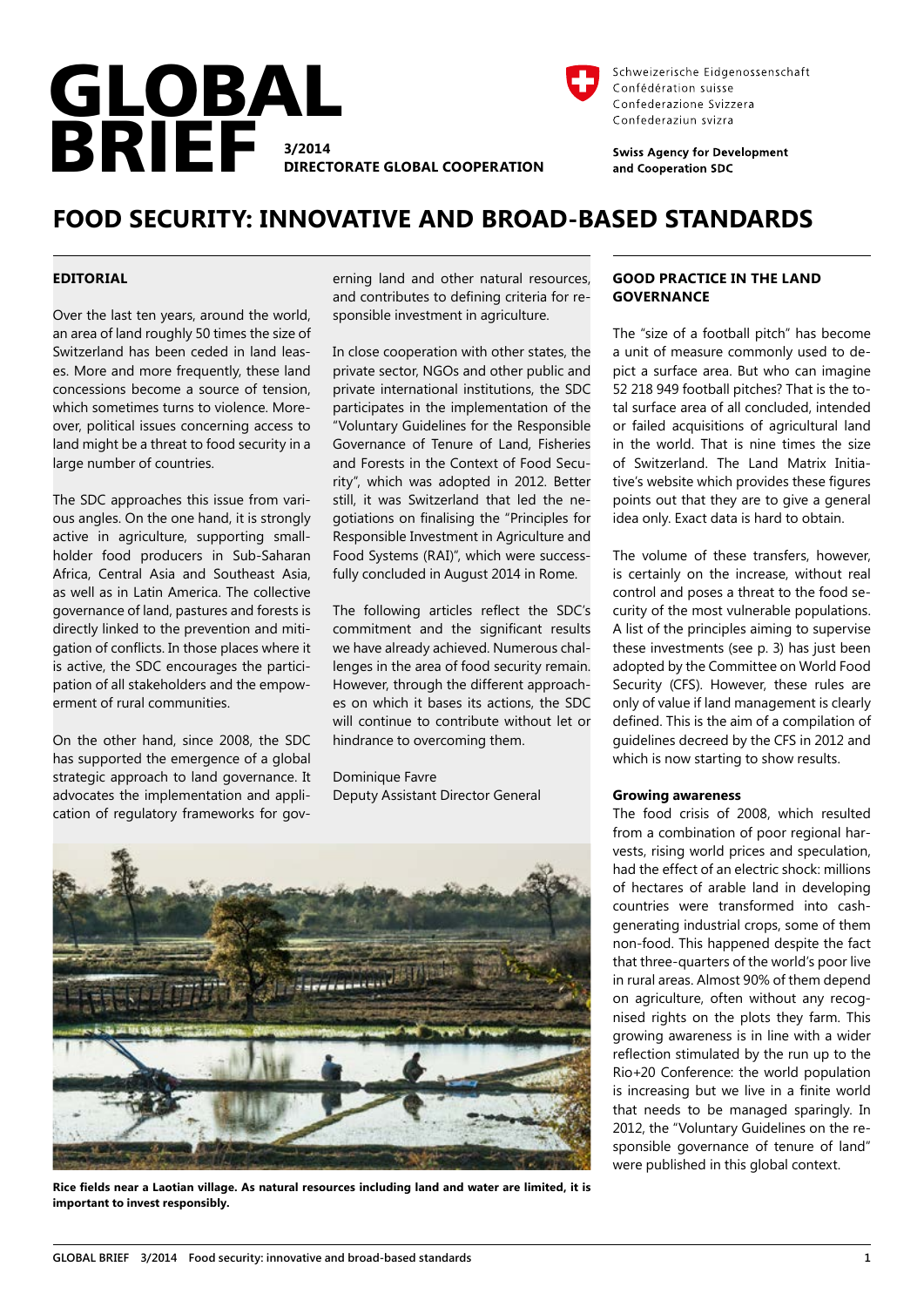The document was written following extensive international consultations by the CFS. This intergovernmental platform based in Rome is devoted to food security and nutrition. A member of its governing body, Switzerland took an active part in drafting the text. The guidelines' main goal is to ensure that the most vulnerable, rural populations in developing countries have access to and control of the natural resources on which they depend.

## **Concrete recommendations**

The publication describes, in over 40 pages, the "internationally recognised practices" aimed at improving land governance. The guidelines concern land, forests and fisheries. The document's introduction stipulates that the guidelines must be "interpreted and implemented in compliance with existing requirements".

With regard to legal recognition and the allocation of "tenure rights and duties", the guidelines recommend the establishment of land records, the protection of existing rights, even subsidiary ones (such as gathering rights), equal rights for men and women, protection against illegal forced evictions, etc. They consider the use of public areas and the fact that "land, fisheries and forests have a social, cultural, spiritual, economic, environmental and political value for indigenous peoples (...)". The rights of the latter are the subject of a detailed chapter, a sign that they are particularly under threat.

A large part of the guidelines, of course, is directed at the transfer and reallocation of rights "through markets", which ought to take place in clear and non-discriminatory circumstances and in accordance with the law. In particular, "states should ensure that when facilitating market operations of tenure transactions, they protect the tenure rights of small-scale producers". Furthermore, the investments should contribute to the eradication of poverty, to food security and the sustainable use of land, fisheries and forests.

The publication also addresses amongst other subjects, the problem of expropriation, the administration of tenure or actions to respond to climate change, emergencies and natural disasters. On a more local scale, the recommendations also concern conflicts about rights between members of the same family or between land users, for example farmers and pastoralists.

#### **International legitimacy**

Are the guidelines useful and applicable? The question is worth asking as not only are the guidelines voluntary but they were written with extreme caution and much use of the conditional tense. "It was the only way of getting a text that everyone could agree on, which facilitates its actual implementation", explains Alexandre Ghélew, SDC programme officer, who took part in the negotiations. The text derives its legitimacy from the extensive consultations which preceded its compilation, a process lead by the CFS. In 2009, this committee, composed of UN member states, underwent a reform which opened it to "all interested parties" (private sector, civil society, international organisations, research, etc.) with a view to working "collectively and in a coordinated manner" towards food security.

Between 2009 and 2010, fifteen meetings in 133 countries enabled the opinions of more than a thousand people from all interested parties to be collected. This phase was followed by an electronic consultation which broadened the project. On this basis, the states negotiated the guidelines.

The document's legitimacy is strengthened by the fact that it was approved by the Rio+20 Conference, the G8, the G20 and the General Assembly of the United Nations. Furthermore, multinationals such as Nestlé, Coca Cola and Cargill have expressed their wish to apply it. "It is an important tool on which small-scale producers, NGOs and parliaments can rely for the establishment and observance of land rights", says Alexandre Ghélew. "But it is clear that its application requires a political will in the long term so that an open dialogue can take place".

## **Long-term effects**

The changes arising from the implementation the guidelines will be measured in generations. For the time being, national workshops are being organised to discuss their actual application. In the Philippines, for example, a meeting held in March 2014 with 120 participants from all walks of life highlighted the considerable discontinuity of numerous land laws in the country, which is a source of conflict.

For a long time now, Switzerland has applied many of the steps recommended in the guidelines, in particular with regard to the recognition of customary rights. Thus, as early as the 1990s, an SDC programme in Niger aimed at encouraging the shared use of resources between farmers and nomadic pastoralists. In application of the guidelines, the SDC is currently setting up a regional project in four countries bordering the Mekong. It aims to ensure that rural populations, in particular ethnic minorities, have access to and control of farmland, forests and fisheries.



**In rural areas such as here in Laos, programmes to reduce poverty also include informing local people about their land rights.**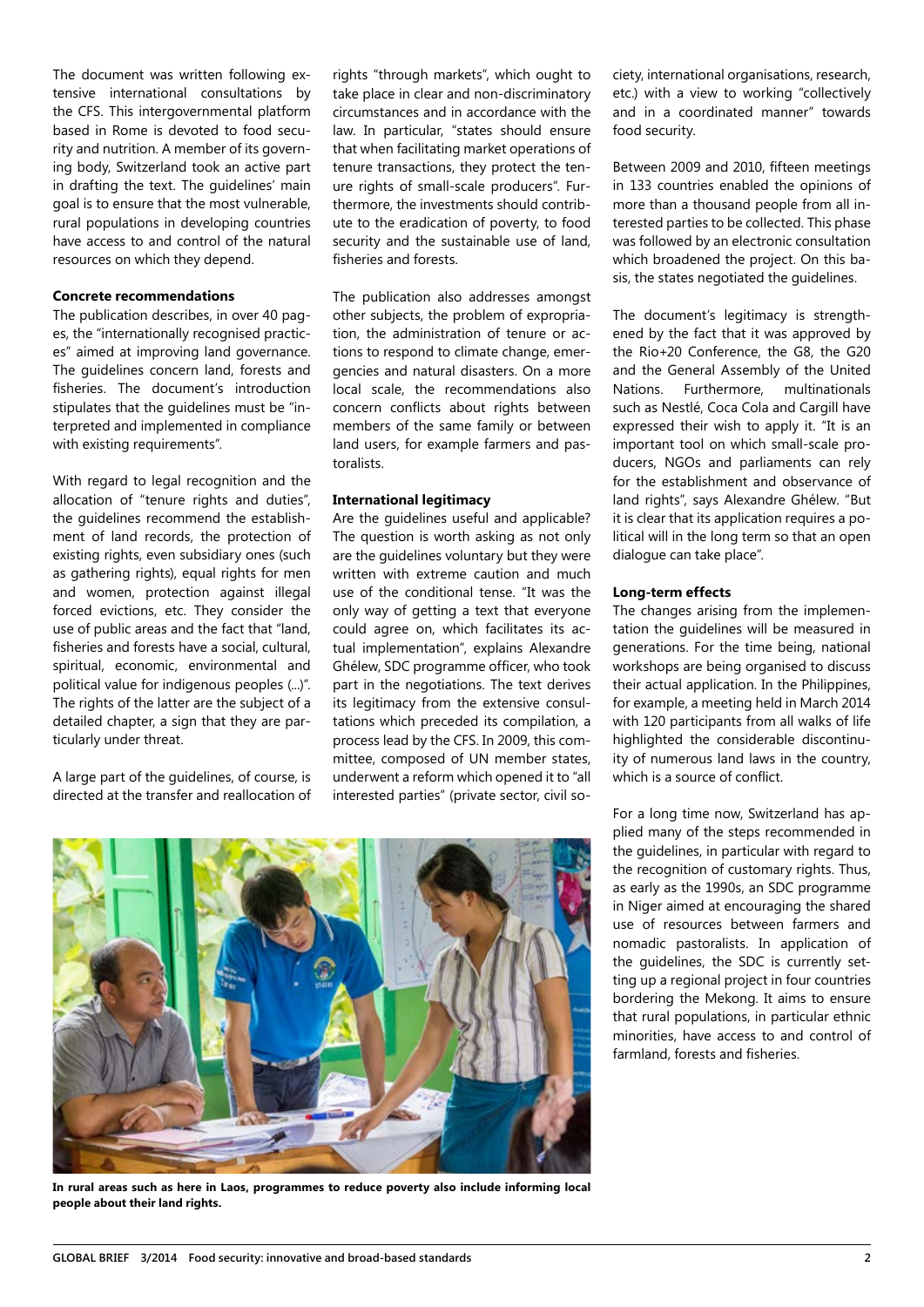# **THREE QUESTIONS TO...**



**Robynne Anderson**, who works internationally on agricultural development and represents the International Agri-Food Network, the focal

point for the private sector mechanism to the UN Committee on World Food Security (CFS) in Rome. She is from a family farm in Manitoba, Canada.

**The private sector was not very active during the negotiations of the guidelines, according to a document released by the FAO1. It was more present to** 

1 Reaching Consensus on the Governance of Tenure. Working Paper No.25, 2014.

# **THE 10 PRINCIPLES FOR RESPONSIBLE INVESTMENT**

For a long time, agricultural investments were neglected in developing countries. Today it is accepted that they are an essential tool in the battle for food security, whether they are made by small-scale producers, private multinational or local businesses, states or international institutions. And, of course, they must meet criteria that reinforce this security.

The "Principles for Responsible Investment in Agriculture and Food Systems" which were adopted last October are designed precisely to offer such a reference framework. They were negotiated under the guidance of the Committee on World Food Security (CFS) in Rome and complete the land tenure guidelines finalised in 2012 (see p. 1).

#### **Consistency with the guidelines**

The principles apply to the whole agricultural industry, from production to consumption of food and non-food products, whether they come from agriculture, livestock farming, forestry or fishing. The investments must contribute to food security by "increasing sustainable production and productivity of safe, nutritious, diverse, and culturally acceptable food and reducing food loss and waste". They

#### **discuss the principles. Can you explain why?**

Thanks to the leadership of the Swiss government and the outstanding skills of the chairperson, Christina Blank, it was possible for all stakeholders to be true contributors to the Principles.

The private sector was involved during the negotiation of the Voluntary Guidelines and has expanded engagement since the reform of the CFS created a seat for the private sector. For example, at the CFS plenary in 2014, the private sector has a delegation of more than 80 private sector representatives.

**The Guidelines (VGGT) and Principles (RAI) are voluntary and refer to universal human rights or other widely accepted documents, treaties or conventions. Would the private sector be in favor of more binding texts?**

also contribute to "inclusive" economic development and the eradication of poverty, encourage gender equality, manage resources in a sustainable way, respect cultural heritage and traditional knowledge, to quote the most striking points. Lastly, the principles envisage transparency in investments with a grievance mechanism as well as ways of monitoring the economic, social, environmental and cultural impact of investments.

#### **Negotiations coordinated by Switzerland**

The principles are voluntary, as is the case with the guidelines. Their main quality, however, is their existence; the result of a consensus developed over a long time which has enabled a common vision to be defined between all parties involved. A first version of the principles was compiled in 2010 by four organisations (FAO, IFAD, UNCTAD and the World Bank). It was harshly criticised, in particular by the NGOs as being top-down, thus legitimising the acquisition of land to the detriment of local communities.

The current version, therefore, was subject to a wide consultation, as were the guidelines. Switzerland, a member of the CFS Bureau, was given the task of coordinating the process which has just been completed. These principles are perfectly in line with efforts to reduce poverty and global risks which are part of the SDC's mandate.

Like the member states involved in the negotiations, the private sector believes that the national governments have the authority and responsibility to create a conducive operating environment and binding laws regarding agricultural investment.

# **"Land grabbing" became a major issue in recent years. How can and will the agroindustrial companies investing in developing countries make efforts to abide to the Guidelines and Principles?**

The private sector supported the development of the "Principles for Responsible Investment in Agriculture and Food Systems" and will be pleased to work on their implementation because there is an urgent need for more investment in agriculture, especially in developing countries. The focus must now be on capacity building, information sharing, and the means to best apply them – by governments, businesses and other actors.

The SDC already applies the most important aspects of the principles (and the guidelines) in its activities at global, regional and country level.

#### **Winning models**

Commercial investment models which respect local communities are not only possible but profitable. A report published by the World Bank and UNCTAD in April 2014 reports on the impact of large agricultural investments considered to be responsible on the performance of the companies on the one hand and on the local communities on the other. This study is based on 39 agribusiness companies applying extremely diverse models in Africa and Asia. "The investors who had the greatest success in financial and operational terms tend to be those who have the most positive outcome for their host economies (…), the result of more sophisticated approaches to social and environmental responsibility", the report says. The application of the principles should encourage this type of approach.